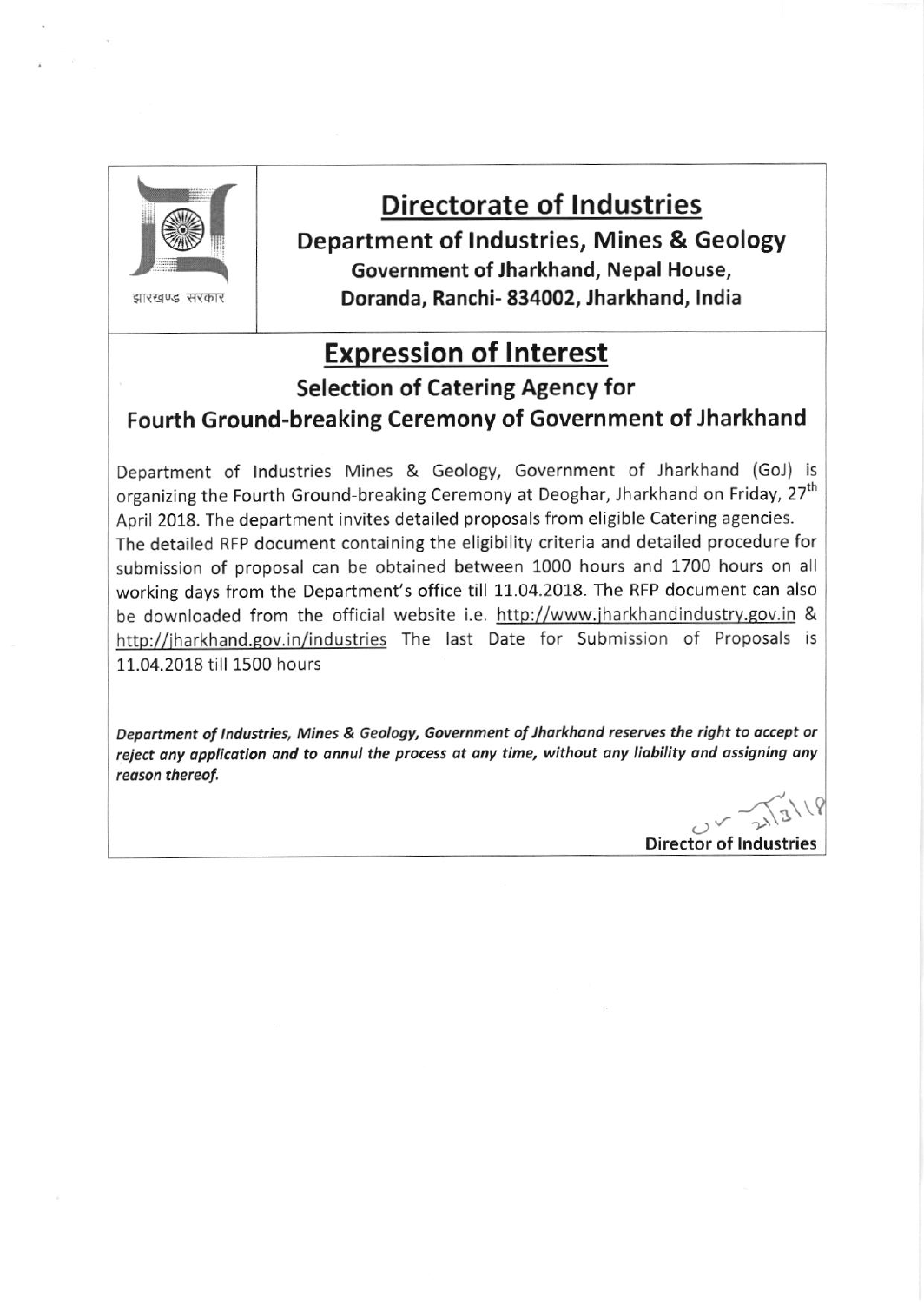## Short Tender Notice TENDER DoCUMENT FOR CATERING SERVICES

Momentum Jharkhand 4<sup>th</sup> Ground-breaking Ceremony on 27.04.2018 at Deoghar

#### 1. SCOPE OF WORK

 $\mathcal{A}$ 

- 1.1. Tenders are invited from eligible caterers for providing catering services (including, infrastructure for catering and maintenance) for Tea/ Coffee & Lunch, for the participants, officials, Coordinators and other staff participating in Momentum Jharkhand 4th Ground-breaking Ceremony on 27.04.2018 at Deoghar.
- 1.2. The catering services are required for the delivery of quality food with high service standards to all the people participating in the Momentum Jharkhand 4th Ground-breaking Ceremony including participants, Coordinators, officials, and other important people estimated to be approximately 2000 nos. The food as mentioned in the Annerure I will be provided to all participarts, officials, Coordinators and other staff participating & other important persons, etc. The caterer will be responsible for planning, procurement, preparation, and serving food as per the finalized menu within stipulated time and other guidelines specified in this Tender Document.
- 1.3. The Caterer is required to make separate catering arrangement at three places within the event area for participants (1700 nos. Approx), Media (100 nos. Approx), Security Zone/lounge (200 nos. Approx)

#### 2. ELIGIBILITYCRITERIA

- 2.1. The Bidder should be a reputed individual/organization having proven track record and registered/licensed for providing catering services.
- 2.2. The bidder shall have minimum of 3 years of experience in the field of catering business and should have rendered catering services in State level events, to a single client for a minimum of 1000 people per day. Documentary evidence of event must be submitted. This condition is mandatory.
- 2.3. The bidder shall have minimum annual turnover of Rs. 75 lakh in any particular year in preceding 3 years, Documentary evidence must be submitted.
- 2.4. The Bidder must be submitted ITR retums for previous thee years duly audited by CA. The bidder must submitted TIN No./VAT No. & Commercial Tax clearance report.

### 3. DOCUMENTS TO BE SUBMITTED BY BIDDERS FOR MEETING ELIGIBILITY

CRITERIABank Draft/ Pay Order towards the payment of Non-Refundable Tender Document Fee of Rs. 5,000/- (Rupees Ten Thousand Only in favor of "Director Industries", payable at Ranchi, Jharkhand

3.2. Bank Draft/ Pay Order towards EMD/ Bid Security of Rs.50,000/- (Rupees One Lakh Only in favor of "Director Industries", payable at Ranchi, Jharkhand).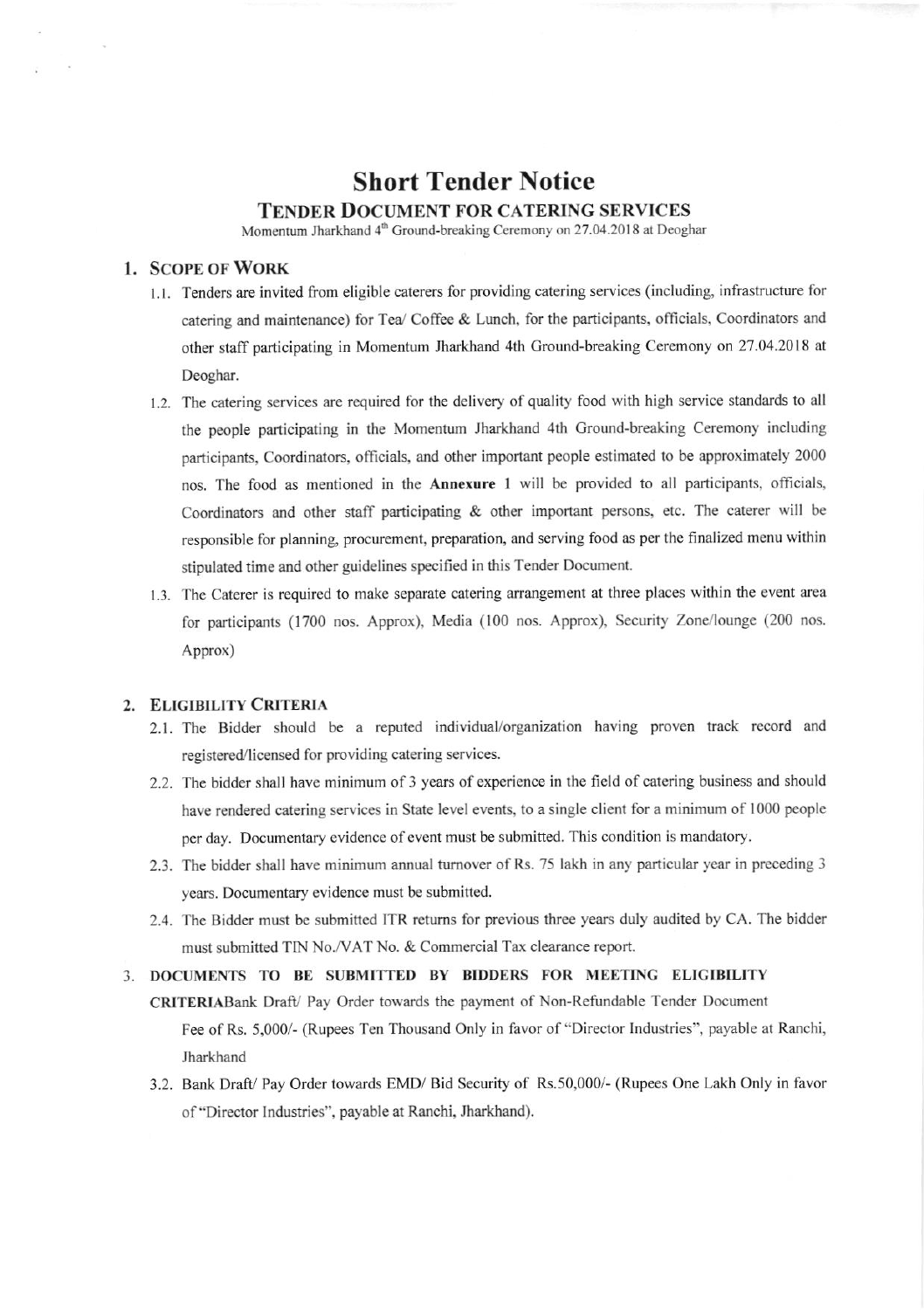- 3.3. The Bidder shall submit a Power of Attorney, authorizing the signatory of the Bid to commit on behalf of the Bidder and to submission the Bid.
- 3.4. Documents relating to registration and licenses of the firm.
- 3.5. Documents relating to past experience as per the eligibility criteria and evaluation matrix.
- 3.6. Supporting documents in respect of the above mentioned Clauses.
- 3.7. Copy of Pan Card
- 3.8. Copy of Service Tax/GST Registration.
- 3.9. An undertaking regarding non-blacklisting of the Bidder.

#### 4. SELECTION OF BIDDER:

The Bidder shall be selected on the basis of L1 i.e. the bidder with the lowest financial cost would be selected.

The successful bidder would be called for negotiation, if required.

#### 5. SUBMISSION OF TENDER

- a. Technical Cover (containing)
	- i. EMD, Power of Attorney and Bid Document Fees (in a separate sealed envelope)
	- ii. Cover letter and Eligibility Criteria (in a separate sealed envelope)
	- iii. Technical Proposal (in a separate sealed envelope)
- b. Financial Proposal (containing)
	- i. Cover Letter
	- ii. Financial Proposal

#### 6. TIME & DATE OF SUBMISSION OF TENDER

11th April 2018 at 15:00 p.m. in the office of Directorate of Industries, Department of Industries,

Mines & Geology, Government of Jharkhand, Nepal House, Doranda Ranchi - 834001, Jharkhand

#### 7. TERMS OF PAYMENT

The ageed fee (Contract Price) shall be released as mentioned below, subject to acceptance of satisfactory completion of work by the Authority  $-$ 

100% payment will be paid on successful completion of the event. This will be paid on completion of

30 days from the event date and on receipt of the invoice from the company/ Firm.

#### 8. QUERIES

The prospective bidders may contact the following in case of any queries/ clarifications:

Sh. Rajendra Prasad, Deputy Director, Directorate of lndustries, Department of Industries, Mines & Geology, Government of Jharkhand. Nepal House, Doranda Ranchi - 834001, Jharkhand Phone: +91-9470518897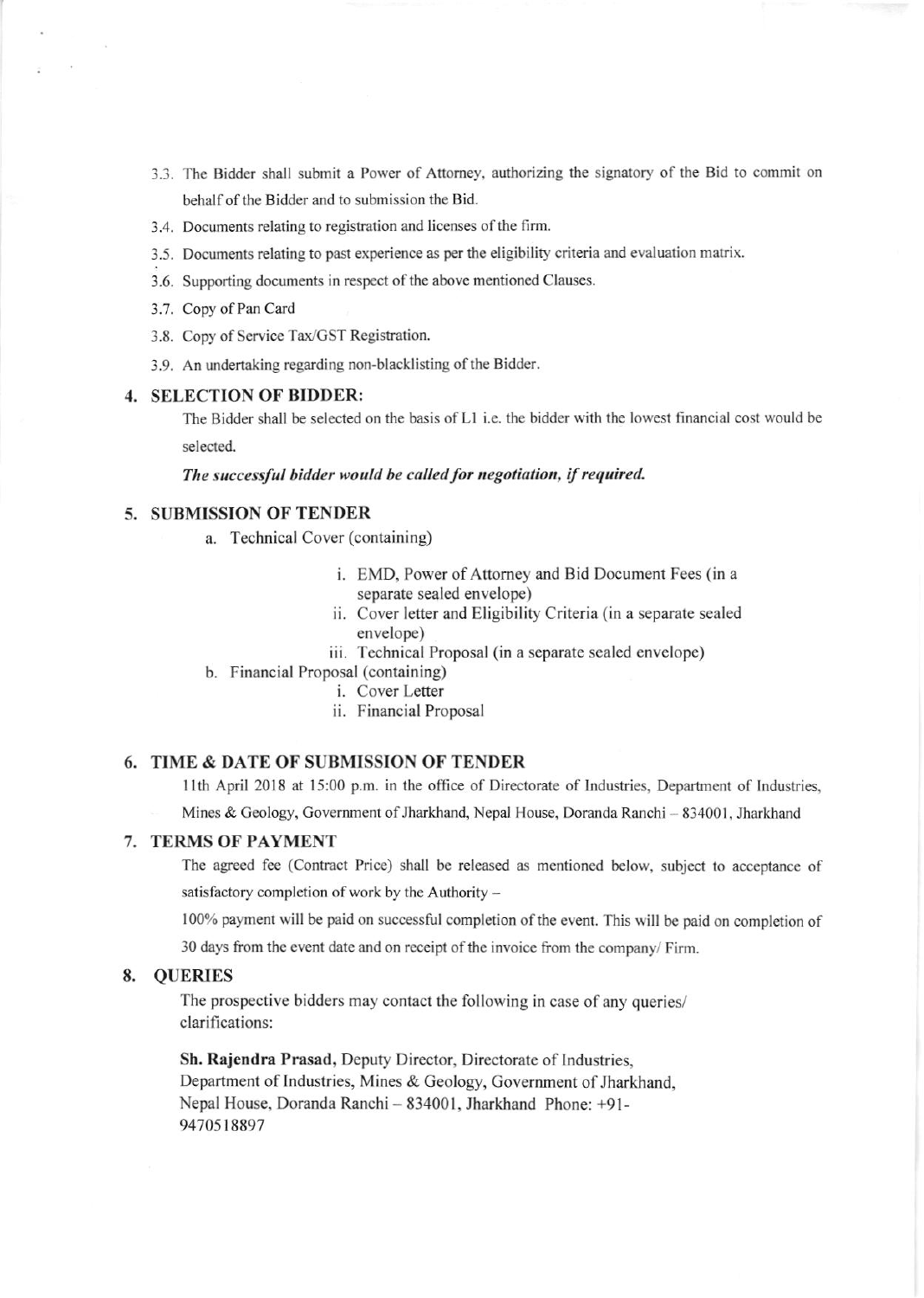#### Note:

- The bidder shall quote per plate cost comprising of items mentioned in the i. tender document.
- ll. The scope is indicative not limiting to the items mentioned above. As per direction of the senior officers of the Govt. of Jharkhand, the items, may be altered within the sanctioned budget/price quoted.
- iii. The selected bidder is expected to deliver the highest quality of food understanding the objective of the event.
- iv. Department reserves the right to reject any tender and to cancel/ postpone the Tender process without assigning any reason thereof

 $\frac{1}{2}$  $\sim$   $\sim$   $\sim$ 

Director Directorate of Industries. Department of Industries, Mines & Ceology Government of Jharkhand, Nepal House, Doranda Ranchi - 834001, Jharkhand, India